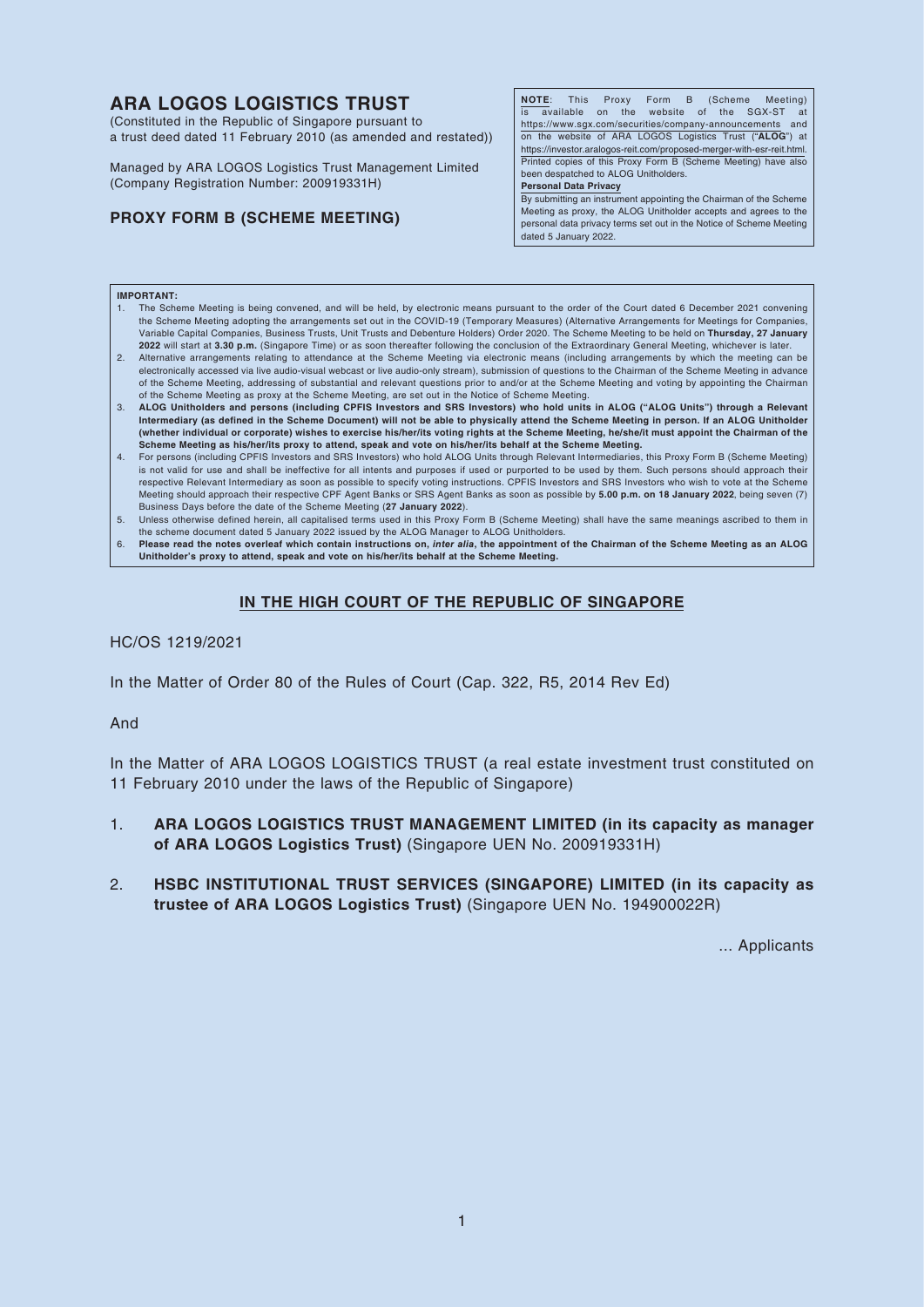### **PROXY FORM B (SCHEME MEETING) TRUST SCHEME OF ARRANGEMENT**

### Between

ARA LOGOS Logistics Trust Management Limited (in its capacity as manager of ARA LOGOS Logistics Trust) HSBC Institutional Trust Services (Singapore) Limited (in its capacity as trustee of ARA LOGOS Logistics Trust) And

ALOG Unitholders (as defined herein)

And

## ESR Funds Management (S) Limited (in its capacity as manager of ESR-REIT) RBC Investor Services Trust Singapore Limited (in its capacity as trustee of ESR-REIT)

I/We, (Name),

(NRIC/Passport/Company Registration Number)

of (Address) being a unitholder/unitholders of ALOG ("**ALOG Unitholder**" or "**ALOG Unitholders**"), hereby appoint the Chairman of the Scheme Meeting as my/our proxy to attend, speak and vote for me/us on my/our behalf at the Scheme Meeting to be convened and held by electronic means on **Thursday, 27 January 2022** at **3.30 p.m.** (Singapore Time) (or as soon thereafter following the conclusion of the Extraordinary General Meeting, whichever is later), and at any adjournment thereof.

I/We direct Chairman of the Scheme Meeting as my/our proxy to vote for or against, or to abstain from voting on, the Scheme Resolution to be proposed at the Scheme Meeting as indicated hereunder.

| $\mathsf{No.}$ | $. \, \mid$ Resolution | For* | Against*   Abstain* |  |
|----------------|------------------------|------|---------------------|--|
|                | To approve the Scheme  |      |                     |  |

*Voting will be conducted by poll.*

*An ALOG Unitholder who is not a Relevant Intermediary*

*If you are an ALOG Unitholder (other than a Relevant Intermediary), you may only cast all the votes you use at the Scheme Meeting in one way. DO NOT TICK MORE THAN ONE BOX.*

- *(i) If you wish to appoint the Chairman of the Scheme Meeting as your proxy to vote "For" or "Against" the Scheme Resolution, please indicate with a "√" in the space provided under "For" or "Against".*
- *(ii) If you wish to appoint the Chairman of the Scheme Meeting as your proxy to abstain from voting on the Scheme Resolution, please indicate a "√" in the space provided under "Abstain".*

#### *An ALOG Unitholder who is a Relevant Intermediary*

*If you are a Relevant Intermediary, please indicate (i) the number of votes "For" or "Against" the Chairman of the Scheme Meeting as your proxy is directed to cast under "For" or "Against" and (ii) the number of ALOG Units the Chairman of the Scheme Meeting as your proxy is directed to abstain from voting under "Abstain".*

*In the absence of specific voting directions in respect of the Scheme Resolution, the appointment of the Chairman of the Scheme Meeting as your proxy for the Scheme Resolution will be treated as invalid.*

| Dated this | day of | 2022 |
|------------|--------|------|
|------------|--------|------|

**Total Number of ALOG Units Held** 

Signature(s) of ALOG Unitholder(s)/Common Seal of Corporate ALOG Unitholder

## **IMPORTANT: PLEASE READ NOTES TO THIS PROXY FORM B (SCHEME MEETING) ON PAGE 3**